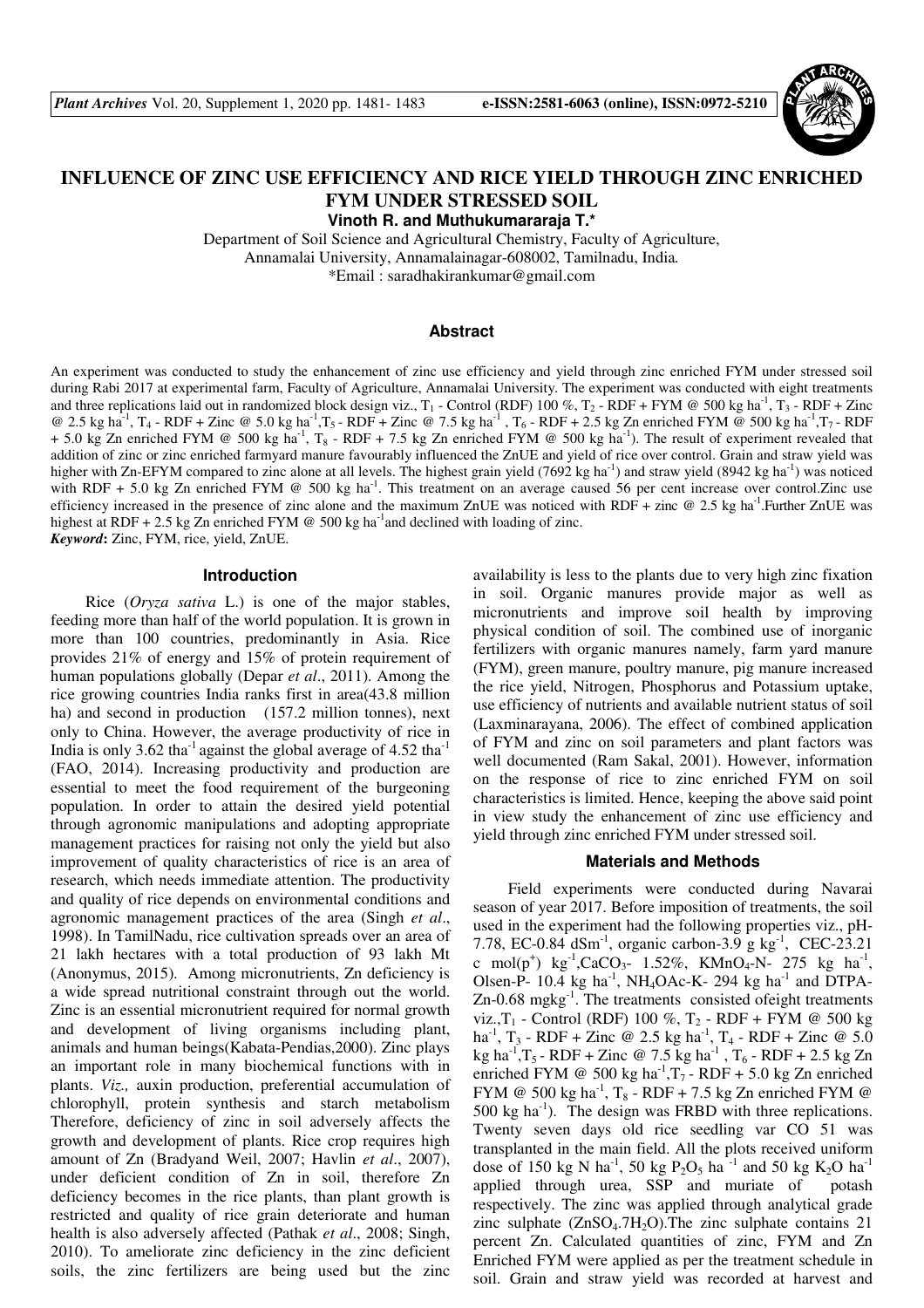1482

expressed as  $kg \text{ ha}^{-1}$ . The plant samples were analyzed for zinc following standard procedure and uptake was computed. Soil was analyzed for DTPA zinc (Lindsay and Norwell, 1978). Zinc use efficiency was calculated following the formula proposed by Fageria (2009).

## **i) Partial Factor Productivity (PFP)**

$$
PFP = \frac{Y}{P}
$$

**ii) Agronomic Efficiency (AE)** 

$$
AE = \frac{(Y - Y_0)}{F}
$$

**iii) Partial Nutrient Balance (PNB)** 

$$
PNB = \frac{U_H}{F}
$$

**iv) Apparent Recovery Efficiency by difference** 

$$
RE = \frac{(U - U_0)}{F}
$$

# **Where**

- Y : Yield of harvested portion of crop with nutrient applied
- $Y_0$ : Yield with not nutrient applied
- F : Amount of nutrient applied
- $U_H$ : Nutrient content of harvested portion of the crop
- U : Total nutrient uptake in above ground crop biomass with nutrient applied
- $U_0$ : Nutrient uptake in above group crop biomass with no nutrient applied

## **Results and Discussion**

#### **Rice yield**

A significant increase in grain and straw yield of rice was noticed due to application of different levels of zinc and Zn-eFYM (zinc enriched FYM) over control (Table 1). However, the response was more evident in the treatments of Zn-eFYM as compared to Zn application as  $(ZnSO<sub>4</sub>.7H<sub>2</sub>O)$ . The highest grain and straw yield was obtained with combined application of RDF + 5.0 kg Zn-eFYM  $@$  500 kg ha<sup>-1</sup> T<sub>7</sub> (7692 and 8942 kg ha<sup>-1</sup>). It was significantly on par with  $T_8$  and significantly followed by  $T_6$ . The percentage increase in grain and straw yield (36 and 24: 33 and 22) was noticed with combined application of RDF + 5.0 kg Zn-eFYM @ 500 kg ha<sup>-1</sup> (T<sub>7</sub>) and RDF+ zinc @ 5.0 kg ha<sup>-1</sup> (T<sub>4</sub>) compared to over control  $(T_1)$ . With respect to zinc sulphate alone application of RDF+ zinc  $\omega$  5.0 kg ha<sup>-1</sup> (T<sub>4</sub>) recorded maximum grain and straw yield but superior to rest of zinc levels treatments. The lowest grain and straw yield (4926 and  $5964 \text{ kg}$  ha<sup>-1</sup>) was observed in the absence of Zn and Zn $e$ FYM  $(T_1)$ . Enhanced grain and straw yield could be due to supply of nutrients especially macro and micronutrients which induced cell division, expansion of cell wall, meristematic activity, photosynthetic efficiency, regulation of water to cells, conducive physical environment, facilitating to better aeration, root activity and nutrient absorption leading to higher rice yield (Singh and Sharma 2014). In the present study, RDF + 5.0 kg Zn-eFYM  $\omega$  500 kg ha<sup>-1</sup> amended soil showing maximum nutrients. Higher rice yield due to combined application of organics and zinc could be due to the fact that micronutrient availability was expected to enhance through complication or chelation thereby prevent fixation in soil (Latha *et al.,* 2001). This was ably confirmed by significant positive correlation between grain yield with available  $N(r =$  0.961\*\*), available P (r = 0.954\*\*), available K (r = 0.994\*\*) and available Zn  $(r = 0.770^{**})$ . Application of zinc has been reported to correct the efficiency of different Zn requiring enzymes leading to higher yield (Hacisalihoglu and Kochian 2003). In the present study, higher grain yield is due to better utilization of N and P for grain production through metabolic activity and also improvement in metallo enzymes system regulators function and growth promoting by auxin production from zinc. Khan *et al.* (2012) reported maximum yield at 9.0 kg Zn  $ha^{-1}$  and reduced at 12 and 15 kg Zn  $ha^{-1}$ .

## **Zinc use efficiency**

Analysis of variance on zinc use efficiency showed that addition of zinc, Zn-eFYM significantly improved various zinc use efficiency parameters over control (Fig. 1). Zinc use efficiency decrease with increase in Zn levels. Agronomic efficiency ranged from 63.8 to 175.0 kg  $kg^{-1}$ , partial nutrient balance ranged from  $0.60$  to  $1.94kg$  kg<sup>-1</sup>, partial factor productivity ranged from 168.6 to 569.1 kg  $kg^{-1}$ , apparent recovery efficiency of zinc ranged from 1.62 to 7.25 per cent in respectively. Application of RDF  $+ 2.5$  kg Zn-eFYM @ 500 kg ha<sup>-1</sup> (T<sub>6</sub>) recorded the maximum agronomic efficiency (175.0 kg kg<sup>-1</sup>), apparent recovery efficiency of zinc (7.25 per cent), partial nutrient balance  $(1.94 \text{ kg kg}^{-1})$ , partial factor productivity  $(569.1 \text{ kg}^{-1})$  in respectively. It was significantly superior to rest of Zn-eFYM levels. With respect to zinc levels, addition of RDF + zinc @ 2.5 kg ha<sup>-1</sup> (T<sub>3</sub>) recorded the maximum agronomic efficiency  $(79.4 \text{ kg kg}^{-1})$ , apparent recovery efficiency of zinc (3.16 per cent) partial nutrient balance $(1.65 \text{ kg kg}^{-1})$ , partial factor productivity  $(473.4 \text{ kg kg}^{-1})$  in respectively. Nutrient use efficiency has been extensively used as a measure of the capacity of a plant to acquire and utilize nutrients for biological and grain yield (Gill *et al.,* 2004). The flexibility in biomass production, root morphology and root distribution patterns has been found to be important adaptive mechanism for acquiring nutrients (Lynch *et al.,* 2007; Yang *et al.,* 2007). Greater NUE at lower levels is common because of efficient utilization of nutrients at lower level (Fageria, 1992). The decrease in Zn use efficiency with increasing rate of Zn is also related to progressive decrease in DMP or grain yield with increasing Zn rate in Zn deficient soils (Fageria and Baligar, 2001). Higher Zn use efficiency at lower level of Zn was reported by Rathod *et al.* (2012) in rice. Our results are agreement with Rathod *et al*. (2012) they also reported that zinc use efficiency due to Zn-enrichment of organics at  $2.5 \text{ kg ha}^{-1}$ improved over its, application as zinc sulphate in both wheat and maize crops.

**Table 1 :** Effect of zinc and zinc enriched FYM on grain and straw yield of rice  $(kg ha^{-1})$ 

| <b>Treatments</b>                                              | Grain<br>Yield<br>$(kg ha^{-1}) (kg ha^{-1})$ | <b>Straw</b><br>Yield |
|----------------------------------------------------------------|-----------------------------------------------|-----------------------|
| $T_1$ - Control (RDF)                                          | 4926                                          | 5964                  |
| $T_2$ -RDF + FYM @ 500 kg ha <sup>-1</sup>                     | 5436                                          | 6500                  |
| $T_3$ - RDF + Zinc @ 2.5 kg ha <sup>-1</sup>                   | 5918                                          | 7014                  |
| $T_4$ - RDF + Zinc @ 5.0 kg ha <sup>-1</sup>                   | 6522                                          | 7668                  |
| $T_5$ - RDF + Zinc @ 7.5 kg ha <sup>1</sup>                    | 6323                                          | 7468                  |
| $T_6$ - RDF + 2.5 kg Zn enriched FYM @ 500 kg ha <sup>1</sup>  | 7114                                          | 8327                  |
| $T_7$ - RDF + 5.0 kg Zn enriched FYM @ 500 kg ha <sup>-1</sup> | 7692                                          | 8942                  |
| $T_8$ - RDF + 7.5 kg Zn enriched FYM @ 500 kg ha <sup>-1</sup> | 7532                                          | 8784                  |
| <b>SEd</b>                                                     | 134.86                                        | 158.9                 |
| $CD (P = 0.05)$                                                | 289.29                                        | 340.10                |